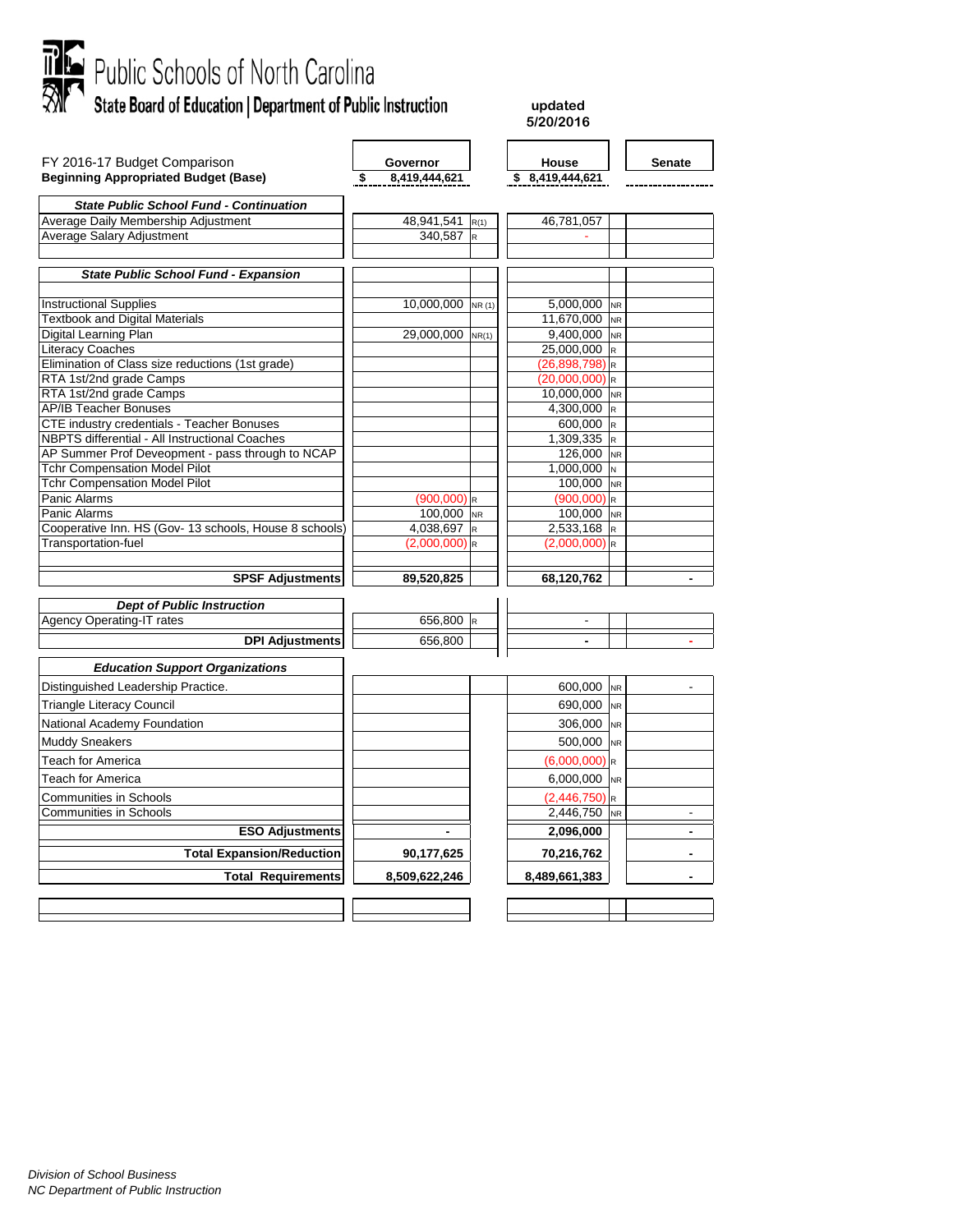

# Public Schools of North Carolina<br>Mr State Board of Education | Department of Public Instruction

### **updated 5/20/2016**

| FY 2016-17 Budget Comparison                                | Governor       |           | House         | <b>Senate</b> |
|-------------------------------------------------------------|----------------|-----------|---------------|---------------|
| <b>Reserve for Salaries &amp; Benefits</b>                  |                |           |               |               |
| Educators Teachers-salary increase                          | 246,616,051 R  |           | 161,222,806 R |               |
| <b>Educators Teachers-Step</b>                              | 12,695,525 R   |           |               |               |
| <b>Educators Teachers-Bonus</b>                             | 166,074,644 NR |           | 35,507,366 NR |               |
| School-Based Administrators-step increase                   | $3,612,004$ R  |           | 10,054,303 R  |               |
| School-Based Administrators-bonus                           | 9,627,160 NR   |           | 491,890 NR    |               |
| Non-Certified and Central Office Staff -Sal increase        |                |           | 28,042,955 R  |               |
| Non-Certified and Central Office Staff -bonus               | 35,265,796 NR  |           | 26,665,163 NR |               |
| <b>Retirement - LEA</b>                                     | 20,337,256 R   |           | 71,470,927 R  |               |
| <b>Health LEA</b>                                           |                |           | 28,725,195 R  |               |
| <b>DPI Personnel-Sal Increase</b>                           | ٠              |           | 1,340,240 R   |               |
| <b>DPI Personnel-Bonus</b>                                  |                |           | 431,494 NR    |               |
| State Agency Teachers-residential schools                   | 286,500 R      |           |               |               |
| State Agency SBA-residential schools                        |                |           |               |               |
| <b>Retirement DPI</b>                                       | 156,929        | <b>IR</b> | 551,492 R     |               |
| Health DPI                                                  |                |           | $155,235$ R   |               |
| <b>Reserves for Salary and Benefit Adjustments</b>          | 494,671,865    |           | 364,659,066   |               |
| <b>Total Expansion + Salary &amp; Benefits Requirements</b> | 9,004,294,111  |           | 8,854,320,449 |               |

### **(1) Items funded by Receipts**

| Civil Penalties- driver education                                 | $(758, 237)$ <sub>R</sub> |                               |
|-------------------------------------------------------------------|---------------------------|-------------------------------|
| Lottery Non instructional Support (ADM Growth)                    | $(1,402,247)$ R           | $(57,316,378)$ <sub>R</sub>   |
| Lottery- Instructional Supplies & Equipment                       | $(10,000,000)$ NR         |                               |
| Lottery-Digital Learning Plan                                     | $(29,000,000)$ NR         |                               |
| <b>Total Receipts Support</b>                                     | (41, 160, 484)            | (57, 316, 378)                |
| <b>Ending Appropriated Budget</b>                                 | 8,963,133,627             | \$8,797,004,071<br>$(3 \;$ \$ |
| <b>Retirement Rate</b>                                            | 15.67%                    | 16.55%                        |
| <b>Health Benefit</b>                                             | 5.471                     | 5,659                         |
| <b>Salary Increase</b>                                            | See separate tab          | See separate tab              |
| Other items affecting the K-12 Education<br><b>In IINC Rudget</b> |                           |                               |

| <b>THE ALLA PURITE</b>                |           |             |
|---------------------------------------|-----------|-------------|
| <b>Principal Preparation Program</b>  |           | 7.500.000 R |
| Special Education student Scholarship | 5.800.000 | 5.800.000 R |
| Math Science Teacher Scholarship      | 2.000.000 | 2.000.000 R |

*R= Recurring/ NR= Nonrecurring*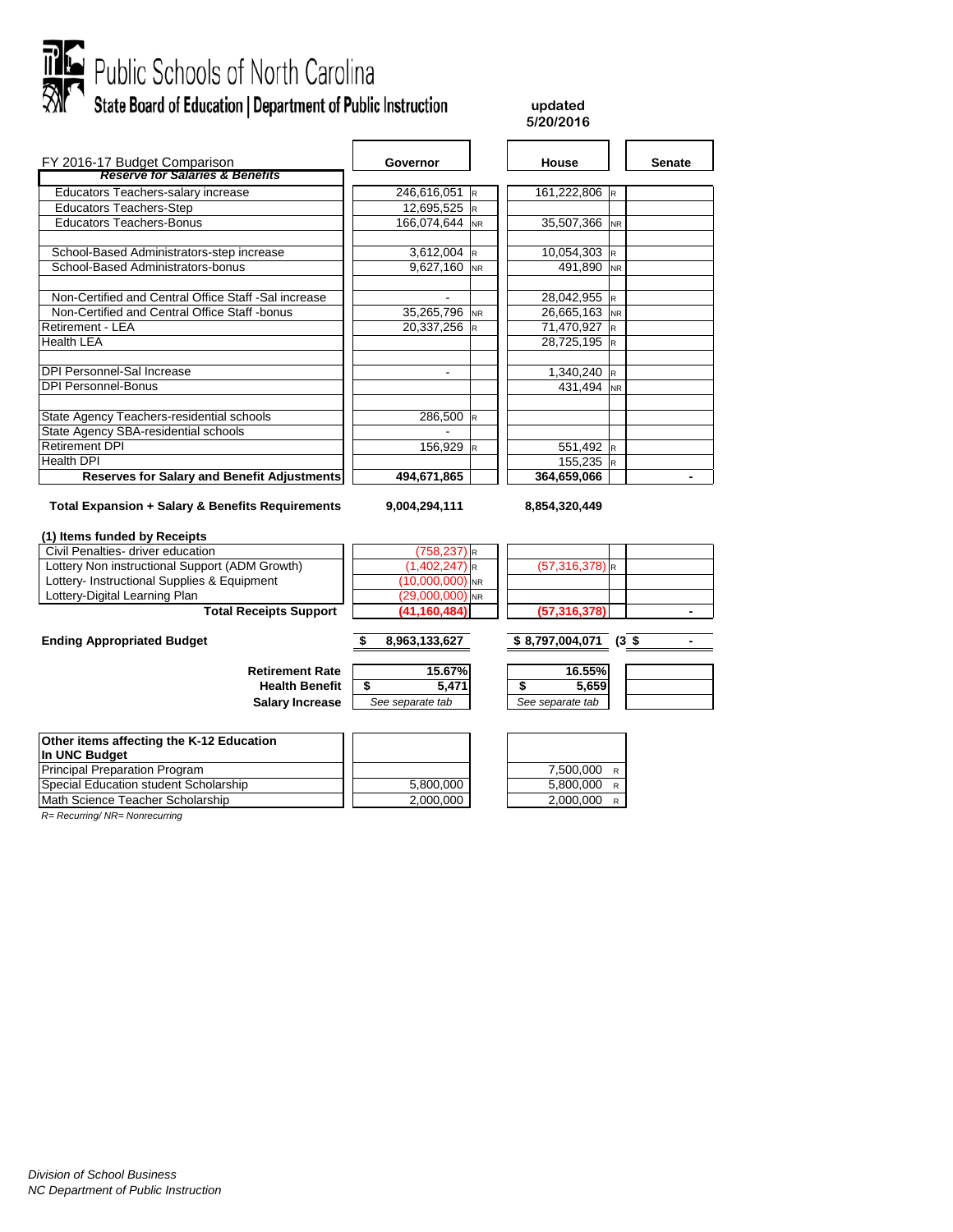## **Salary and Benefits**

|                                           | Governor                          | <b>House</b>                |                      |  |  |
|-------------------------------------------|-----------------------------------|-----------------------------|----------------------|--|--|
| <b>Teachers and Instructional Support</b> |                                   |                             |                      |  |  |
| <b>Step</b>                               |                                   |                             |                      |  |  |
| Average increase w/o step                 | 4.95%                             | 4.10%                       |                      |  |  |
| <b>Bonus</b>                              |                                   |                             |                      |  |  |
| Teachers                                  | \$1,100 0-24 years                | \$1,000 0-4 years           | Subject to TSERS     |  |  |
|                                           | \$5,000 25 years and above        | \$1,000 25 years and above  | Subject to TSERS     |  |  |
|                                           |                                   |                             |                      |  |  |
| Other certified personnel                 | 3.5% average (max \$3,500)<br>(1) | same as teachers            |                      |  |  |
|                                           |                                   |                             |                      |  |  |
| <b>School Based Administrators</b>        |                                   |                             |                      |  |  |
|                                           |                                   | Step + 2% increase in       |                      |  |  |
| Step                                      | 1.22% average                     | schedule                    |                      |  |  |
|                                           |                                   | \$500 only for those who do |                      |  |  |
| <b>Bonus</b>                              | 3.5% average (max \$3,500)<br>(1) | not receive a step increase | Not subject to TSERS |  |  |
|                                           |                                   |                             |                      |  |  |
| Non certified and central office          |                                   |                             |                      |  |  |
| Bonus                                     | 3.0% average (max \$3,000)<br>(1) | \$500                       | Not subject to TSERS |  |  |

(1) Not guaranteed - amount per person is at the discretion of the LEA)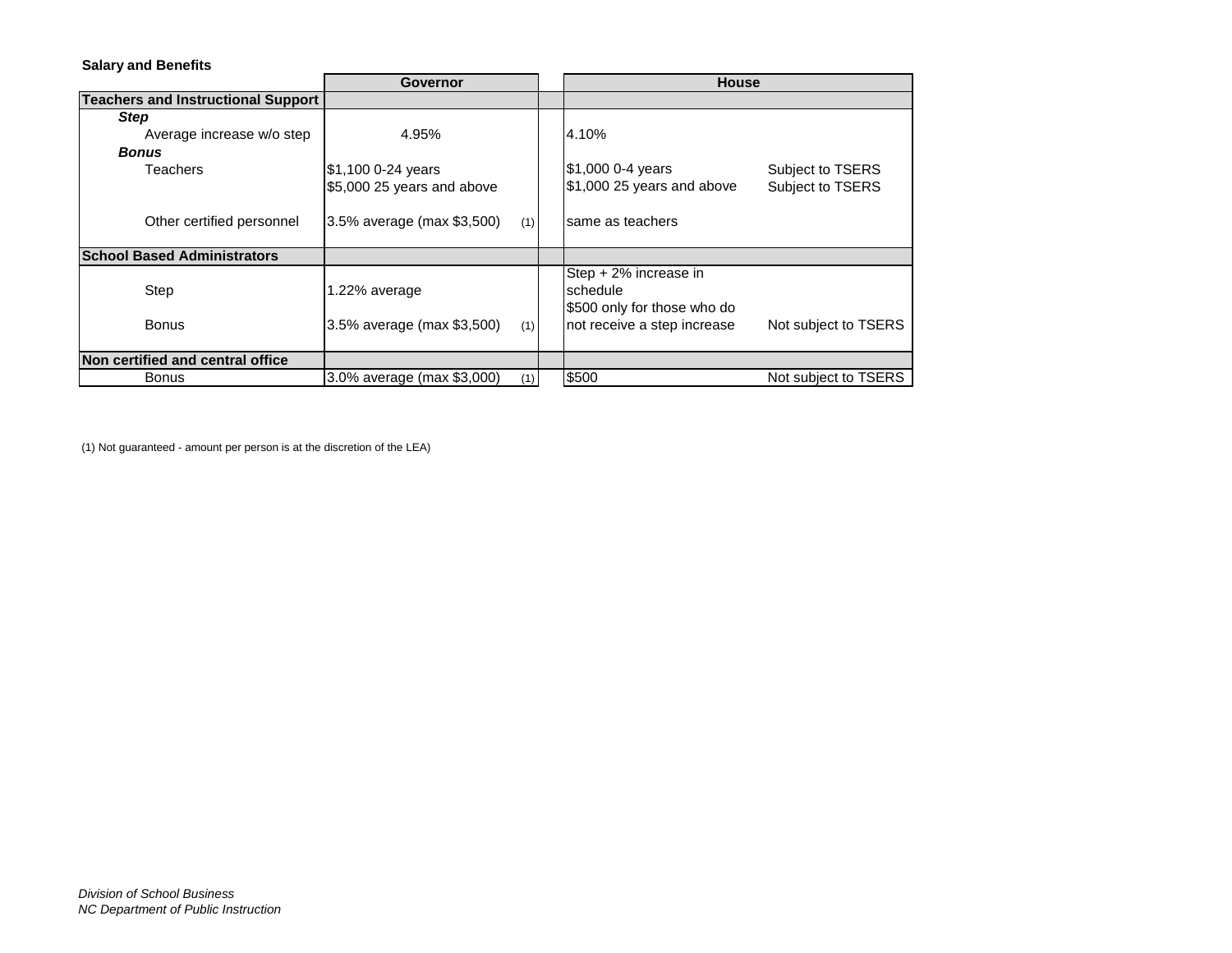**House Proposed Teacher and Instructional Support Compensation** 

|                | 2015-                |                 |                 |           |           |                 |
|----------------|----------------------|-----------------|-----------------|-----------|-----------|-----------------|
|                | 2016                 |                 | 2016-17         |           |           |                 |
|                | <b>Current</b>       | <b>Increase</b> | Proposed        |           | %         | 2016-17         |
|                | "A" Salary to Salary |                 | <b>Salary</b>   | increase  | increase  | <b>Proposed</b> |
| <b>Years</b>   | <b>Schedule</b>      | <b>Schedule</b> | <b>Schedule</b> | with Step | with Step | Bonus(1)        |
| 0              | \$35,000             | \$0             | \$35,000        |           |           | \$1,000         |
| $\overline{1}$ | \$35,000             | \$0             | \$35,000        | \$0       | 0.0%      | \$1,000         |
| $\overline{2}$ | \$35,000             | \$0             | \$35,000        | \$0       | 0.0%      | \$1,000         |
| 3              | \$35,000             | \$0             | \$35,000        | \$0       | 0.0%      | \$1,000         |
| 4              | \$35,000             | \$0             | \$35,000        | \$0       | 0.0%      | \$1,000         |
| 5              | \$36,500             | \$1,500         | \$38,000        | \$3,000   | 8.6%      | \$0             |
| 6              | \$36,500             | \$1,500         | \$38,000        | \$1,500   | 4.1%      | \$0             |
| 7              | \$36,500             | \$1,500         | \$38,000        | \$1,500   | 4.1%      | \$0             |
| 8              | \$36,500             | \$1,500         | \$38,000        | \$1,500   | 4.1%      | \$0             |
| 9              | \$36,500             | \$1,500         | \$38,000        | \$1,500   | 4.1%      | \$0             |
| 10             | \$40,000             | \$2,000         | \$42,000        | \$5,500   | 15.1%     | \$0             |
| 11             | \$40,000             | \$2,000         | \$42,000        | \$2,000   | 5.0%      | \$0             |
| 12             | \$40,000             | \$2,000         | \$42,000        | \$2,000   | 5.0%      | \$0             |
| 13             | \$40,000             | \$2,000         | \$42,000        | \$2,000   | 5.0%      | \$0             |
| 14             | \$40,000             | \$2,000         | \$42,000        | \$2,000   | 5.0%      | \$0             |
| 15             | \$43,500             | \$1,500         | \$45,000        | \$5,000   | 12.5%     | \$0             |
| 16             | \$43,500             | \$1,500         | \$45,000        | \$1,500   | 3.4%      | \$0             |
| 17             | \$43,500             | \$1,500         | \$45,000        | \$1,500   | 3.4%      | \$0             |
| 18             | \$43,500             | \$1,500         | \$45,000        | \$1,500   | 3.4%      | \$0             |
| 19             | \$43,500             | \$1,500         | \$45,000        | \$1,500   | 3.4%      | \$0             |
| 20             | \$46,500             | \$1,500         | \$48,000        | \$4,500   | 10.3%     | \$0             |
| 21             | \$46,500             | \$1,500         | \$48,000        | \$1,500   | 3.2%      | \$0             |
| 22             | \$46,500             | \$1,500         | \$48,000        | \$1,500   | 3.2%      | \$0             |
| 23             | \$46,500             | \$1,500         | \$48,000        | \$1,500   | 3.2%      | \$0             |
| 24             | \$46,500             | \$1,500         | \$48,000        | \$1,500   | 3.2%      | \$0             |
| 25             | \$50,000             | \$1,000         | \$51,000        | \$4,500   | 9.7%      | \$1,000         |
| 26             | \$50,000             | \$1,000         | \$51,000        | \$1,000   | 2.0%      | \$1,000         |
| 27             | \$50,000             | \$1,000         | \$51,000        | \$1,000   | 2.0%      | \$1,000         |
| 28             | \$50,000             | \$1,000         | \$51,000        | \$1,000   | 2.0%      | \$1,000         |
| 29             | \$50,000             | \$1,000         | \$51,000        | \$1,000   | 2.0%      | \$1,000         |
| 30             | \$50,000             | \$1,000         | \$51,000        | \$1,000   | 2.0%      | \$1,000         |
| 31             | \$50,000             | \$1,000         | \$51,000        | \$1,000   | 2.0%      | \$1,000         |
| 32             | \$50,000             | \$1,000         | \$51,000        | \$1,000   | 2.0%      | \$1,000         |
| 33             | \$50,000             | \$1,000         | \$51,000        | \$1,000   | 2.0%      | \$1,000         |
| 34             | \$50,000             | \$1,000         | \$51,000        | \$1,000   | 2.0%      | \$1,000         |
| 35             | \$50,000             | \$1,000         | \$51,000        | \$1,000   | 2.0%      | \$1,000         |
| 36             | \$50,000             | \$1,000         | \$51,000        | \$1,000   | 2.0%      | \$1,000         |
| 37             | \$50,000             | \$1,000         | \$51,000        | \$1,000   | 2.0%      | \$1,000         |

(1) Legislation states that it is for those teachers who are on step 0-4 and 25 and above. Eligibility is determined based on the step the teacher is on July 1, 2016